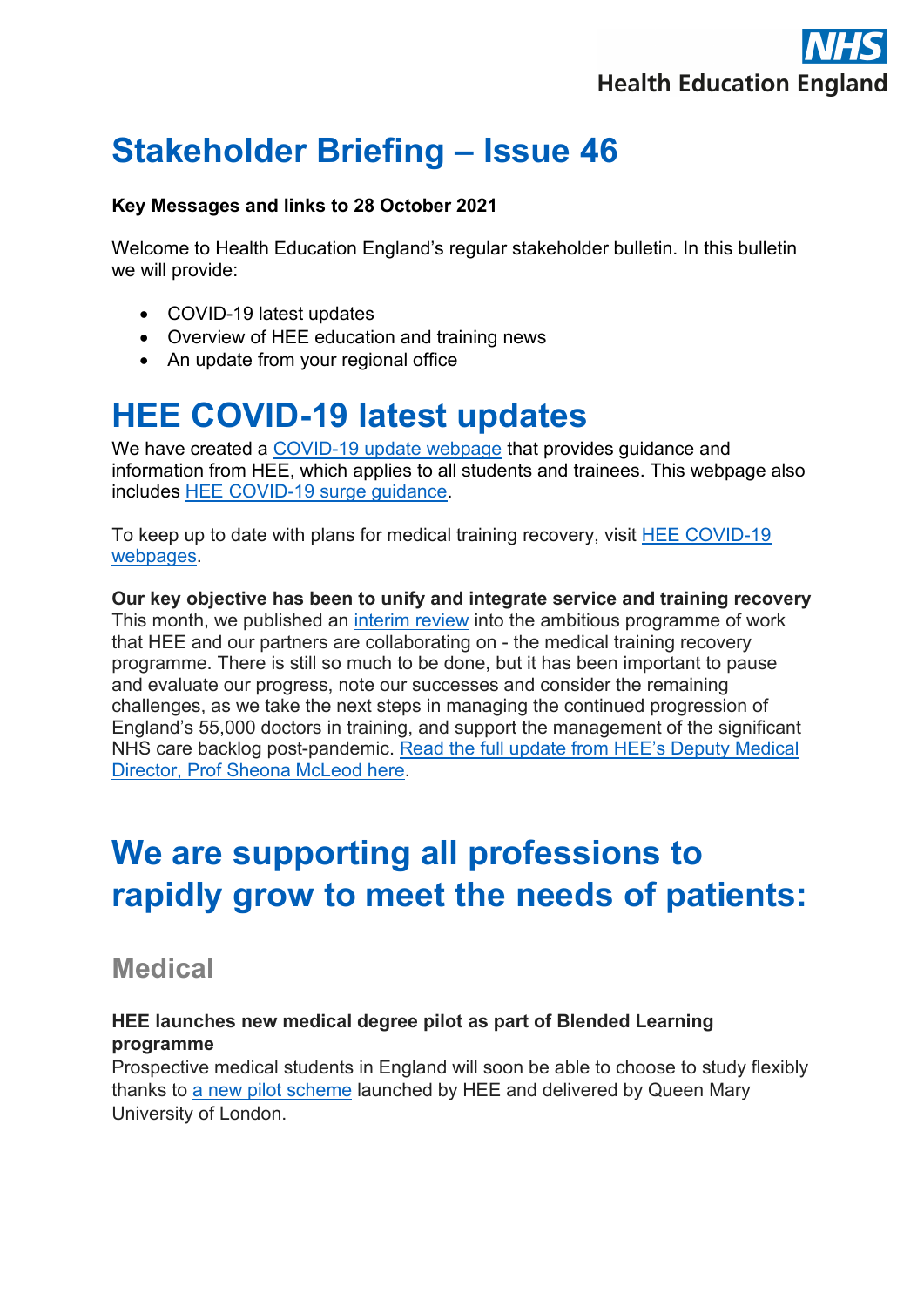

The new programme aims to give students wanting to complete a medical degree more flexibility over how they study and a greater choice of where the University can provide practice learning opportunities to complete their training.

## **Nursing and Midwifery**

#### **Nurses and midwives offered increased incentive to return to practice**

Former nurses and midwives wishing to re-join the Nursing and Midwifery Council (NMC) register and return to practice will be offered £1,000 to help with studying and living expenses. All information required for all routes of Return to Practice are available on the [Return to Practice Health Careers website.](https://www.healthcareers.nhs.uk/explore-roles/nursing/returning-nursing/returning-nursing/return-nursing-practice-programme/return-nursing-practice-programme)

### **Pharmacy**

#### **Trainee pharmacist foundation year**

Roll-out of the e-portfolio continues. This new tool is directly supporting the use of the HEE Foundation Year Assessment Strategy, to support practice-based assessment against the 2021/22 interim learning outcomes set by the General Pharmaceutical Council Standards.

A record 85% of trainee foundation pharmacists are already set up on the system. If your trainee has not yet registered, please ask them to [complete the HEE](https://healtheducationyh.onlinesurveys.ac.uk/trainee-pharmacist-hee-e-portfolio-data-collection-2021v2) survey now and before the deadline of 12 December 2021. Access is now also being rolled out to designated supervisors and education programme directors. Find out more on the [Trainee Pharmacist Foundation Year website.](https://www.hee.nhs.uk/our-work/pharmacy/trainee-pharmacist-foundation-year-programme/e-portfolio-downloadable-resources)

#### **Undergraduate clinical placement models**

We are working with Schools of Pharmacy in England to explore the introduction of cross-sector clinical placements as part of the MPharm degree. [Find out more on our](https://www.hee.nhs.uk/our-work/pharmacy/initial-education-training-pharmacists-reform-programme/undergraduate-clinical-placement-models?utm_campaign=%7B%7EmessageName%7E%7D&utm_source=emailCampaign&utm_content=%7B%7EmailVariationId%7E%7D&utm_medium=email)  [website.](https://www.hee.nhs.uk/our-work/pharmacy/initial-education-training-pharmacists-reform-programme/undergraduate-clinical-placement-models?utm_campaign=%7B%7EmessageName%7E%7D&utm_source=emailCampaign&utm_content=%7B%7EmailVariationId%7E%7D&utm_medium=email)

#### **HEE newly qualified pharmacist pathway**

This new (optional) pathway aims to link the initial education and training reforms to a continuum of development into post-registration. It is designed for learners across all sectors of pharmacy, to help them meet their development needs as they enter newly qualified practice. [Find out more on our website.](https://www.hee.nhs.uk/our-work/pharmacy/initial-education-training-pharmacists-reform-programme/newly-qualified-pharmacist-pathway)

## **Mental health**

#### **New IAPT high-intensity psychotherapeutic counselling training pilot**

An exciting new training pilot, launched by HEE, offers a three-year salaried and funded training pathway for 60 trainee psychotherapeutic counsellors to work in NHS Improving Access to Psychological Therapies (IAPT) services to deliver specified IAPT services for adults with depression.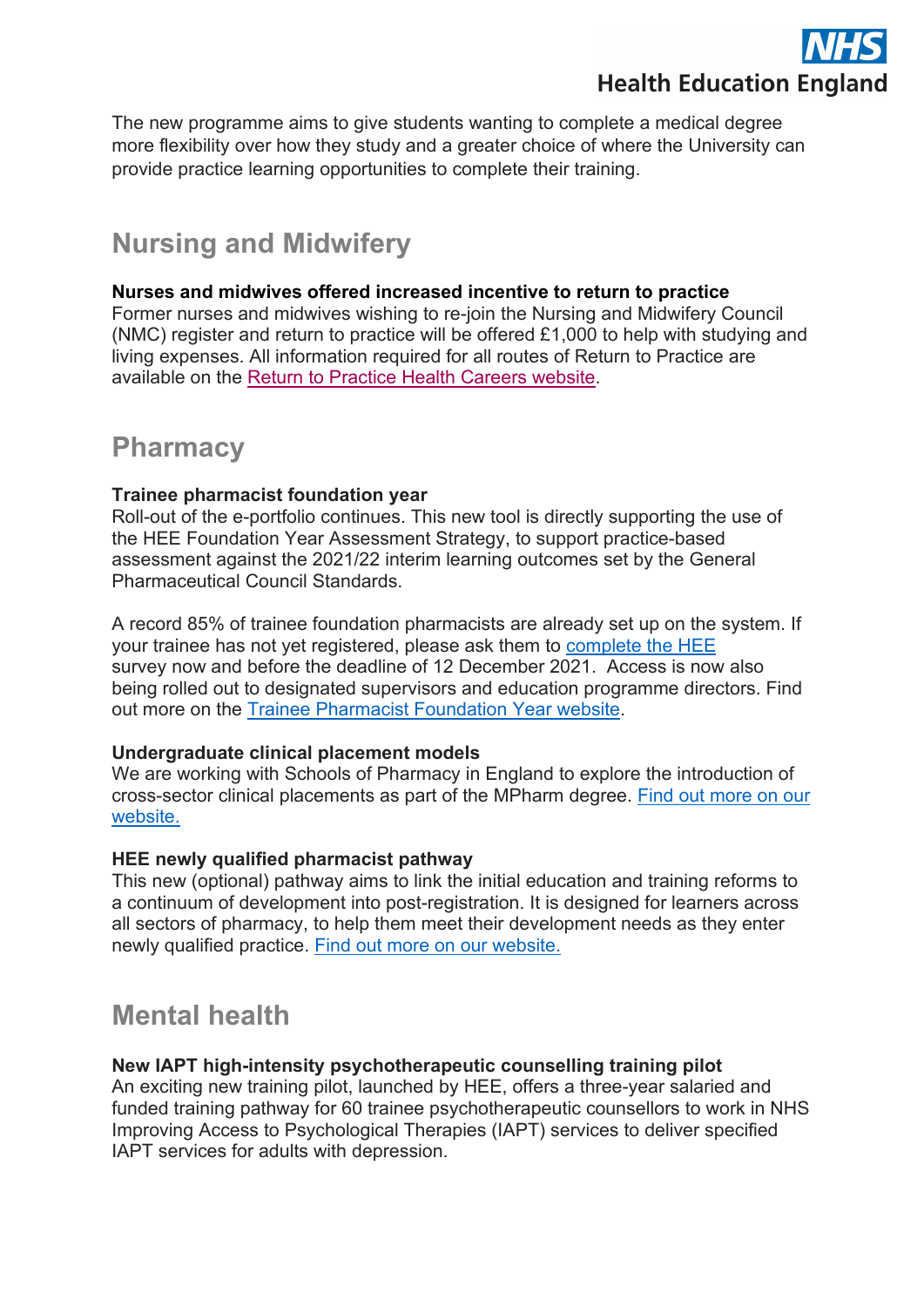

The IAPT High-Intensity Psychotherapeutic Counsellor training pilot will support the NHS to expand access to a range of quality, evidence-based psychological therapies, as part of a wider programme to offer these interventions to an additional 380,000 adults and older people with common mental health problems by 2023/24, as set out in the NHS Long Term Plan. [Find out more on our website.](https://www.hee.nhs.uk/news-blogs-events/news/new-iapt-high-intensity-psychotherapeutic-counselling-training-pilot)

#### **Psychological professions week conference**

Building on the success of last year, the [Psychological Professions Network \(PPN\)](https://www.ppn.nhs.uk/) is excited to announce the [second national conference for Psychological Professions](https://ppn2021.com/)  [Week 2021.](https://ppn2021.com/) The free conference will run from 15-19 November 2021 and will feature sessions aligned to the [National Vision of the Psychological Professions.](https://www.ppn.nhs.uk/resources/ppn-publications/41-national-vision-for-psychological-professions/file)

The PPN is a membership network for all psychological professionals and other stakeholders of NHS commissioned psychological healthcare. They inform, enable and influence NHS commissioned healthcare to maximise the benefits of the psychological professions for the public. You can register for the conference on [PPN](https://ppn2021.com/users/register)  [Psychological Professions week website.](https://ppn2021.com/users/register) 

### **Workforce and education initiatives**

#### **New patient safety training for all staff, now available**

In partnership with NHS England and the Academy of Medical Royal Colleges, HEE has published new patient safety training materials. The training materials can be found on the [elearning for healthcare hub.](https://www.e-lfh.org.uk/programmes/patient-safety-syllabus-training/) The training has five levels, which build on each other, the first two levels *Essentials for patient safety* and *Access to practice* are available now. The first level, *Essentials for patient safety,* is the starting point and all NHS staff, even those in non-patient facing roles are encouraged to complete it. Level two, *Access to practice* is intended for those who have an interest in understanding more about patient safety and those who want to go on to access the higher levels of training.

The training has been devised following the publication of the [NHS Patient Safety](https://www.england.nhs.uk/patient-safety/the-nhs-patient-safety-strategy/)  [Strategy](https://www.england.nhs.uk/patient-safety/the-nhs-patient-safety-strategy/) which contains a [patient safety syllabus.](https://www.hee.nhs.uk/our-work/patient-safety) The syllabus sets out a new approach to patient safety emphasising a proactive approach to identifying risks to safe care while also including systems thinking and human factors, all of which has been incorporated into the training. Levels three to five of the training are expected to be available by the end of March 2022.

#### **Global Learning Opportunities and Provision Surveys**

HEE and Yorkshire and Humber Academic Health Science Network (YHAHSN) have teamed up to find out more about those who have undertaken an international element to their Health and Care work or course and those who would like to. [Please fill in the survey here.](https://www.sircsurveys.com/f/41576636/e08b/)

We are also working with YHAHSN to gather information from all NHS secondary care provider organisations and higher education institutions to understand current attitudes toward and provision of global health activities for current and future NHS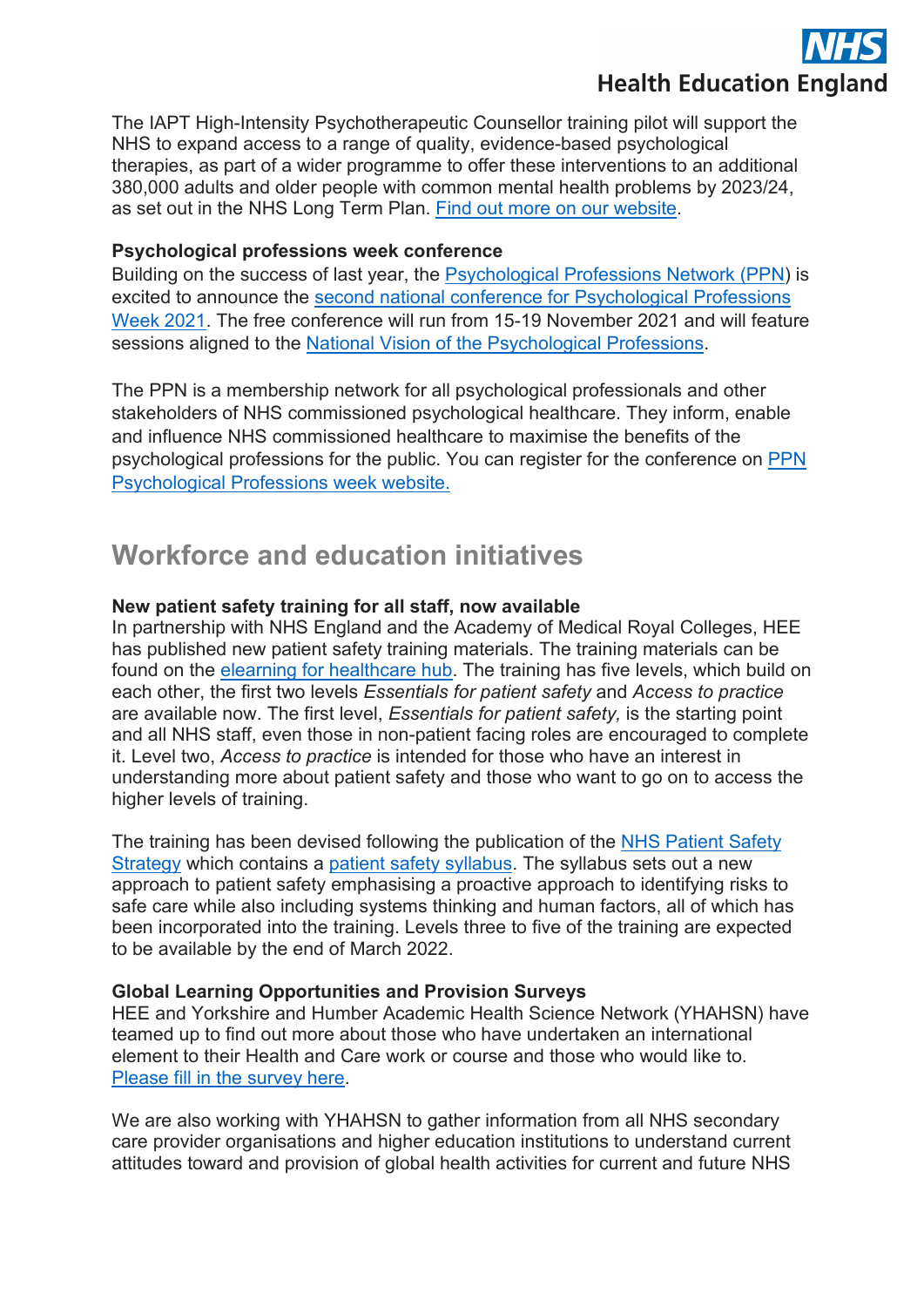

staff. We would be grateful if those responsible for global health activities in OD, business management or HR department could [complete the survey here.](https://www.sircsurveys.com/f/41570156/1253/)

The deadline for both surveys has now been extended until 26 November 2021.

#### **CLEAR week**

CLEAR is a nationwide programme, supported by HEE, placing clinicians at the heart of healthcare decision making and innovation. #CLEARweek will be hosting sessions on a range of topics, from deep dives about the unique CLEAR methodology, data visualisation and analytics to Wardopoly, special guest speakers and networking events.

From 8 – 12 November 2021, the National CLEAR Programme will be hosting a week of events, quest speakers, workshops and interactive sessions around healthcare activity and workforce redesign. You can find out more and register your interest in attending sessions #CLEARweek will be hosting, visit the CLEAR website [clearprogramme.org.uk](http://www.clearprogramme.org.uk/) 

#### **Learn about the use of AI and robotics in education and across health and care**

We are running a series of webinars around the use of AI and robotics in education with the first, taking place on Thursday 18 November, 12:30 to 13:15, providing an introduction to the work of Health Education England's [Digital, Artificial Intelligence](https://www.hee.nhs.uk/our-work/dart-ed)  [and Robotics Technologies in Education \(DART-Ed\)](https://www.hee.nhs.uk/our-work/dart-ed) programme. Ask our expert panel questions and learn more about the new AI capability framework, AI Roadmap, our work with NHSX and much more.

See full details and [register now!](https://healtheducationyh.onlinesurveys.ac.uk/webinar-darted-intro)

#### **Health Innovation Placement (HIP) Pilot – call for expressions of interest**

This new offering from our Digital Readiness Programme provides our clinical and non-clinical NHS leaders with an exciting opportunity to develop through exposure with start-ups and small-medium organisations (SMEs), with the aim of leading on the development of a technological solution to a specific NHS problem; support the understanding of digital development; so leading, improving and transforming the healthcare system by extracting the opportunity from digital.

Read more and [express an interest in applying for the pilot cohort.](https://www.hee.nhs.uk/our-work/building-digital-senior-leadership/health-innovation-placement-hip-pilot-opportunity)

#### **New programme focuses on delivering value with digital technologies**

The Healthcare Financial Management Association (HFMA), supported by HEE, is delivering a 12-month programme of work to increase awareness amongst NHS finance staff about digital healthcare technologies and their potential to transform services and drive value and efficiency. [Read more about the programme,](https://protect-eu.mimecast.com/s/1SrlCwKv9iVWVXJFVTpS8?domain=hfma.org.uk) the work already done, and how you can get involved.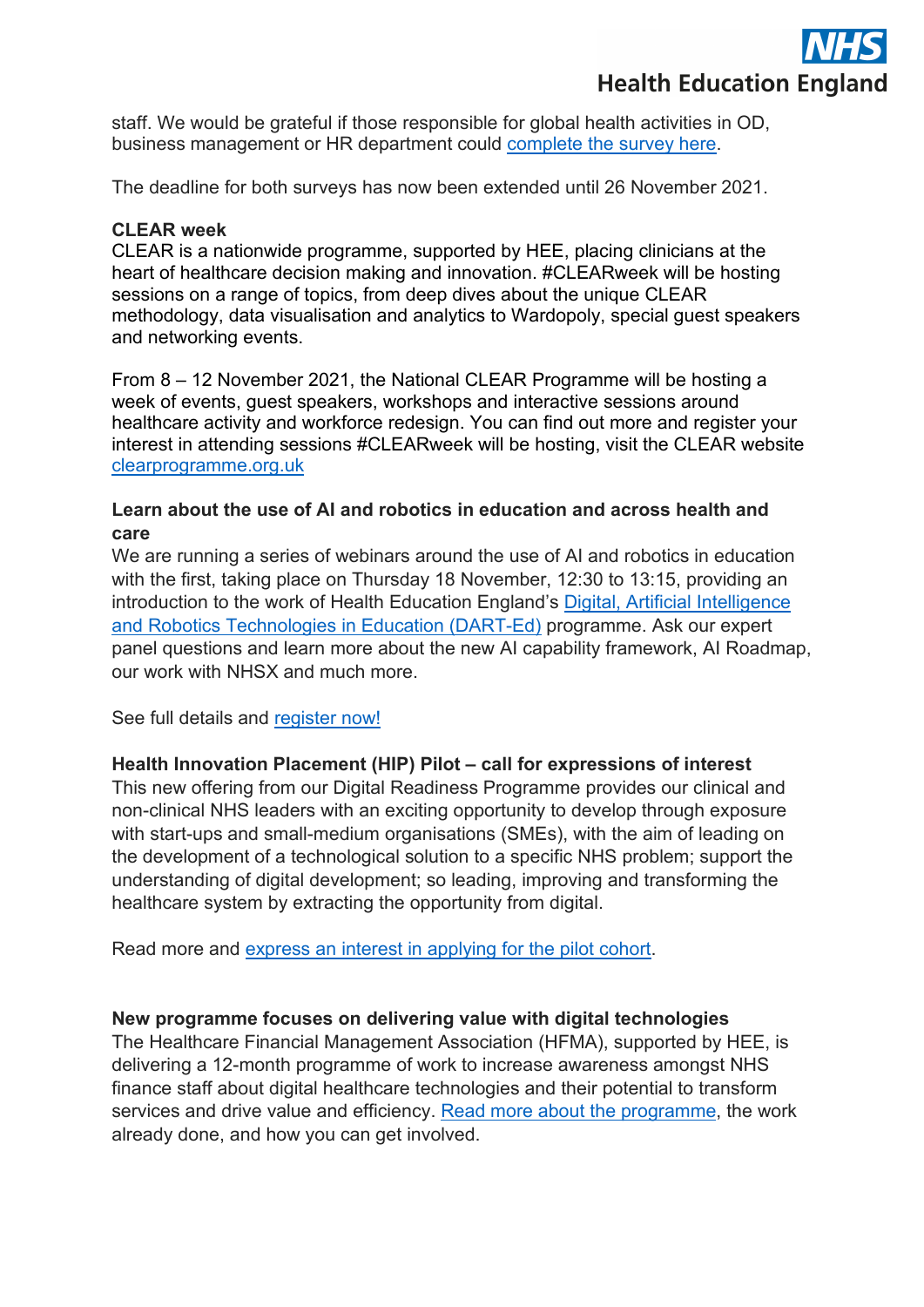

#### **HEE urge NHS staff to take part in review of the Core Skills Training Framework (CSTF)**

The first ever online survey asking NHS staff in England for their views on their statutory and mandatory training experience is now open. The Core Skills Training Framework (CSTF) survey will help HEE to better understand users' views, help shape training and how it may be delivered in future. It will also be used to inform future conversations regarding potential reforms to statutory and mandatory training. Don't miss the opportunity to let HEE know what you think works well, does the training meet your needs and what could be done better. To complete the survey, go to [all staff survey.](https://poll.hee.nhs.uk/s/MJZFYZ/) The survey closes on Friday 19 November 2021

#### **e-Learning for Health**

[Keep up to date with all the latest additions to the eLfH platform here.](https://www.e-lfh.org.uk/news/)

#### **REGIONAL UPDATE**

#### **Aspiring Psychological Professions Subnetwork**

PPN Midlands are beginning an Aspiring Psychological Professions Subnetwork. We are still in the early stages of developing this network and are currently reaching out to people and gauging interest.

Are you aspiring for a career as a psychological professional? Do you know somebody in your network that may benefit from this?

If you are interested and would like to receive more information then please get in touch at [bchnt.ppnmidlands@nhs.net.](mailto:bchnt.ppnmidlands@nhs.net)

#### **Job and placement fair**

The Universities of Birmingham, Coventry and Warwick Clinical Psychology Doctorate Programmes are pleased to announce the next job and placement fair. This is a free, half-day event, which offers West Midlands clinical psychologists a valuable opportunity to promote specialist placements, to advertise vacant posts, and to network with colleagues in the region. The job and placement fair will be attended by second and third-year clinical psychology trainees from both courses. Further information about booking will follow shortly. Because of the pandemic, it will be essential to book ahead so we can ensure we are working to an appropriate capacity.

#### **Midlands Physicians Associate Development Webinars**

Two events are to be hosted on the topic of the ongoing work of physicians associates (PAs) and their involvement across clinical organisations in the Midlands. We would love to spread the word as widely as possible, so please do come along if you are interested and share the details with others in your systems that you believe would benefit from hearing more.

- Wednesday 10 November, 10:00 11:30: PAs in Secondary Care
- Thursday 18 November, 10:00 11:30: PAs in Mental Health

To receive the invite, please sign up using the [Midlands Physicians Associate](https://healtheducationyh.onlinesurveys.ac.uk/midlands-physicians-associate-webinar-signup)  [Development Webinar sign up form.](https://healtheducationyh.onlinesurveys.ac.uk/midlands-physicians-associate-webinar-signup)